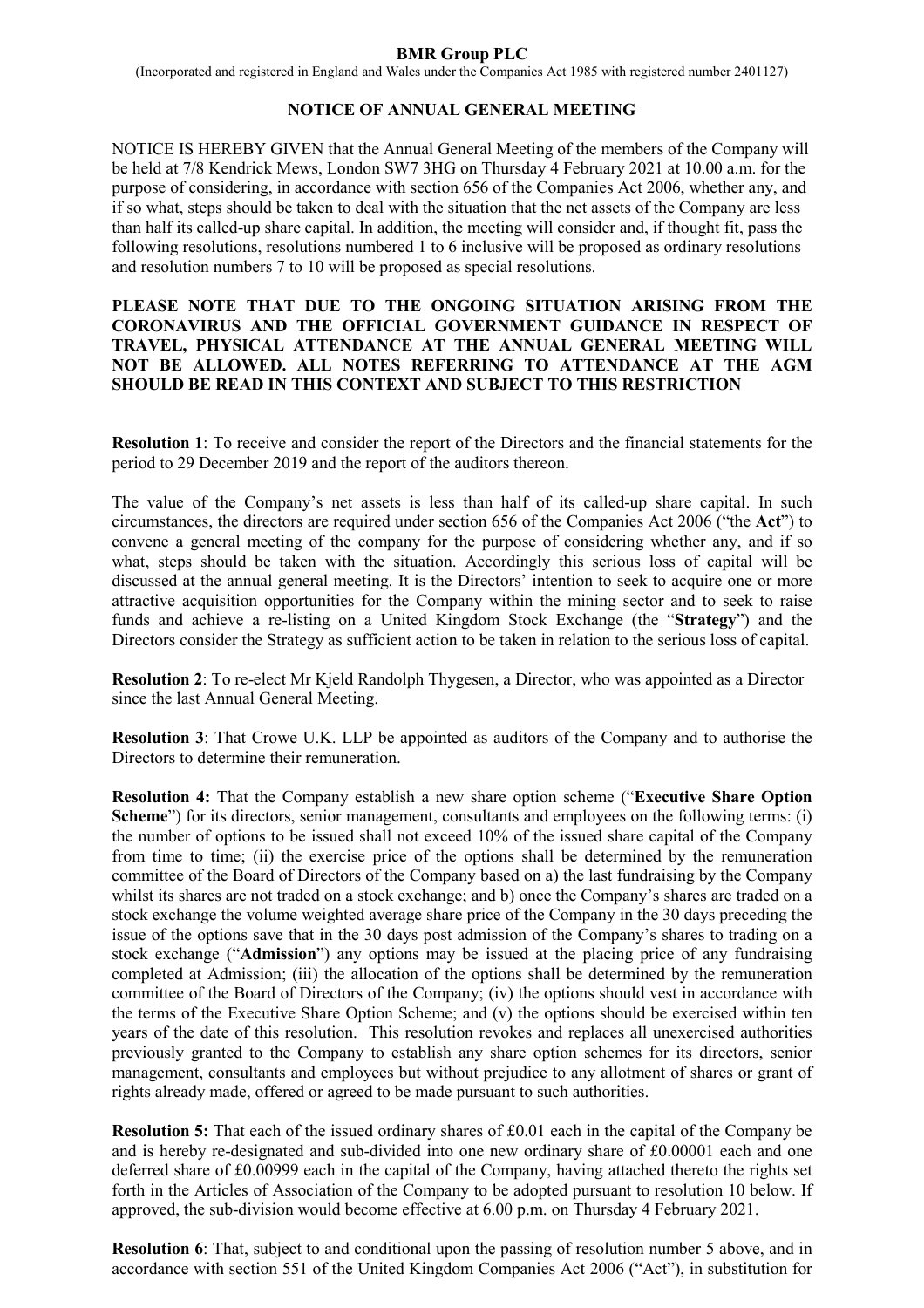any existing authority, the Directors be generally and unconditionally authorised to allot equity securities (as defined by section 560 of the Act) and grant rights to subscribe for or convert any security into shares in the Company (the "**Rights**") up to an aggregate nominal amount of £50,000 to such persons and at such times and on such terms and conditions as the Directors think proper provided that this authority shall, unless renewed, be varied or revoked by the Company, expire on the conclusion of the next annual general meeting of the Company save that the Company may, before such expiry, make offer(s) or enter agreement(s) which would or might require shares to be allotted, equity securities or Rights to be granted after such expiry and the Directors may allot or grant equity securities in pursuance of such offers or agreements notwithstanding that the authority conferred by this resolution has expired.

**Resolution 7**: That, conditional on passing Resolutions 5 and 6 above, and in accordance with section 570 of the Act, the Directors be generally empowered to allot equity securities (as defined in section 560 of the Act) for cash or non-cash consideration pursuant to the authority conferred in Resolution 6, as if section 561(1) of the Act did not apply to any such allotment, provided that this power shall be limited to i) the allotment of equity securities pursuant to the exercise of any share options issued pursuant to the Executive Share Option Plan (as defined in Resolution 4) representing 10% of the issued ordinary share capital of the Company from time to time; and ii) the allotment of equity securities up to an aggregate nominal amount of £50,000 and provided that these powers shall expire on the earlier of conclusion of the next Annual General Meeting of the Company (unless renewed, varied or revoked by the Company prior to or on that date) save that the Company may, before such expiry, make offer(s) or agreement(s) which would or might require equity securities to be allotted after such expiry and the Directors may allot equity securities in pursuance of any such offers or agreements notwithstanding that the power conferred by this resolution has expired.

**Resolution 8**: This resolution seeks Shareholder approval to authorise the Company to, at its discretion, issue shares in the Company and / or assign share investments held by the Company to Directors, management, and consultants in lieu of current and future deferred remuneration, fees and allowances in relation to fees due before the next Annual General Meeting of the Company ("**Deferred Fees**").

Shares issued in lieu of Deferred Fees will be calculated on a calendar quarterly basis for services that have been provided to the Company during that quarter (payment in arrears). The Company shares to be issued to settle Deferred Fees shall be calculated on a quarterly basis at a price for the quarter representing a) the last fundraising by the Company whilst its shares are not traded on a stock exchange; and b) once the Company's shares are traded on a stock exchange the volume weighted average share price of the Company during the quarter to which the fees relate (the "Share Price Criteria"). Shares in share investments held by the Company shall be assigned at a deemed price for the quarter based on the Share Price Criteria as applied to the company whose shares are assigned to settle Deferred Fees.

If Shareholder approval is not obtained, Deferred Fees will still accrue to the directors, management, and consultants to whom it is due.

**Resolution 9**: That the name of the Company be changed to Kendrick Resources PLC.

**Resolution 10:** That, subject to and conditional upon the passing of resolution number 5 above, with effect from the passing of this resolution, the draft Articles of Association produced to the meeting and initialled by the Chairman of the meeting for the purposes of identification (the "**New Articles**") be adopted as the Articles of Association of the Company in substitution for, and to the exclusion of, the Company's existing Articles of Association.

By Order of the Board Colin Bird Chairman